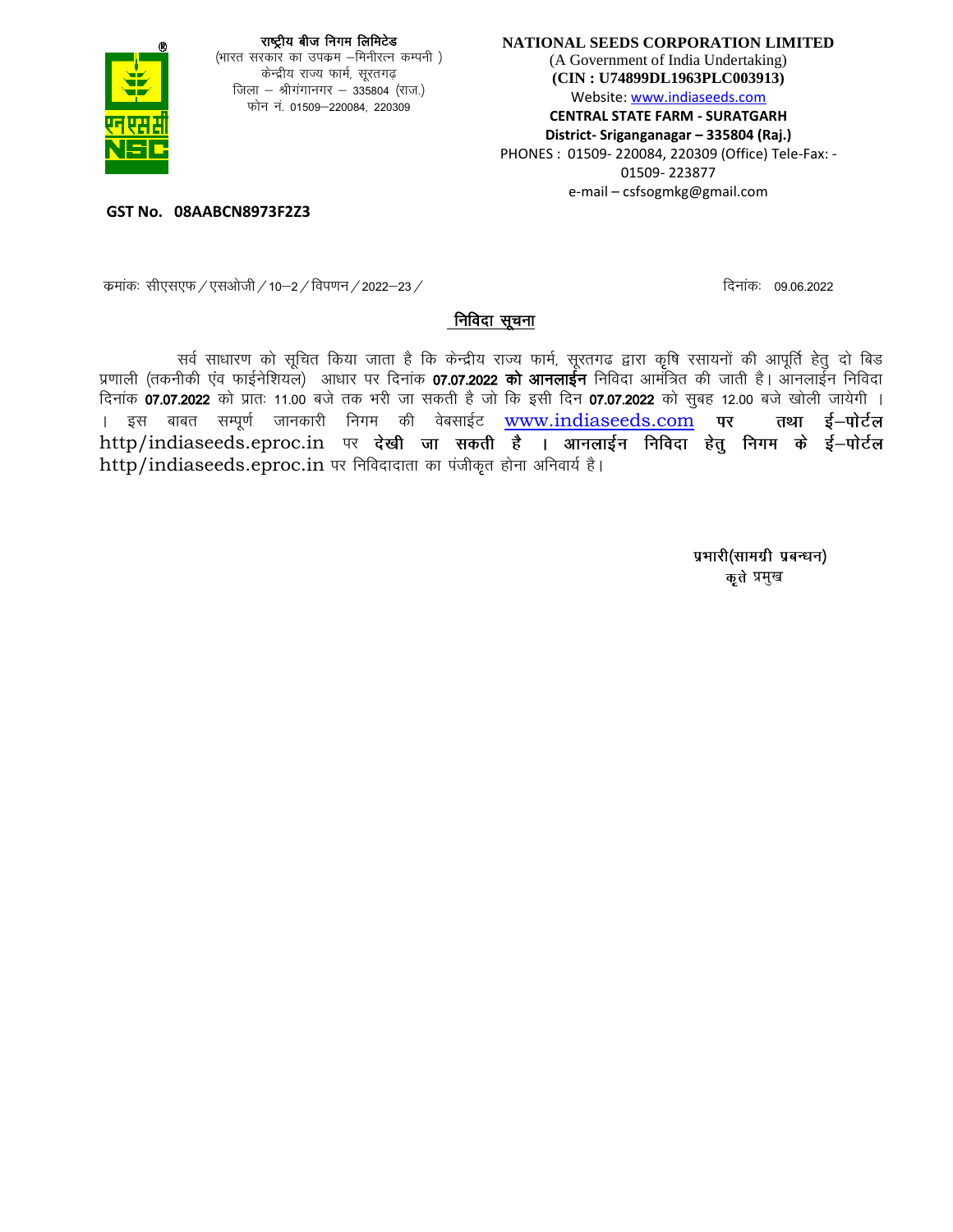

(भारत सरकार का उपक्रम –मिनीरत्न कम्पनी ) केन्द्रीय राज्य फार्म, सूरतगढ़ जिला - श्रीगंगानगर - 335804 (राज.) फोन नं. 01509–220084, 220309

#### NATIONAL SEEDS CORPORATION LIMITED

(A Government of India Undertaking) (CIN: U74899DL1963PLC003913) Website: www.indiaseeds.com

**CENTRAL STATE FARM - SURATGARH** District- Sriganganagar - 335804 (Raj.) PHONES: 01509-220084, 220309 (Office) Tele-Fax: -01509-223877 e-mail - csfsogmkg@gmail.com

GST No. 08AABCN8973F2Z3

# निविदा की नियम व शर्ते

- कृषि रसायन आईएसआई अथवा आईएसओ ब्राण्डेड मार्का होना चाहिए ।  $1$
- 2 निविदा में रसायन का नाम, कम्पनी का नाम, पैकिंग साईज ,आईएसआई, आईएसओ मार्क रसायन है का ब्यौरा लिखना अति आवश्यक है ।
- सभी रसायन की दर प्रति लीटर / किलोग्राम समस्त कर सहित देनी होगी ।  $3<sup>7</sup>$
- कृषि रसायनों की समस्त आपूर्ति, आपूर्ति आदेश प्राप्ति के **सात दिवस के अन्दर** केन्द्रीय राज्य फार्म, सूरतगढ के गोदाम पर करनी होगी । यदि निर्धारित अवधि उपरांत आपूर्ति की जाती है तो रसायनों की कुल मूल्य का 5 % Late Delivery Charge के रूप में पार्टी को किये जाने वाले बिलों के भुगतान में से वसूली की जायेगी ।
- आपूर्ति किये जाने वाले कृषि रसायनों को जांच मान्यता प्राप्त रासायनिक प्रयोगशाला में भेजकर कराई जायेगी जिसका नमुना 5 केन्द्रीय राज्य फार्म,सूरतगढ पर फार्म समिति व फर्म प्रतिनिधि की उपस्थिति में लिया जायेगा एव **जांच का खर्च सप्लायर द्वारा** वहन किया जायेगा । जांच में कृषि रसायनों के संतोषजनक पाये जाने पर ही बिल का भुगतान किया जायेगा । यदि कृषि रसायन जॉच में अमानक पाया गया तो सम्बन्धित फर्म द्वारा अपने स्वय के खर्च पर वापिस उठाना होगा ।
- अपूर्ण निविदा होने पर निविदा मान्य नही होंगी ।  $\kappa$
- निविदादाता द्वारा निविदा में दी गई कोई भी नियम व शर्त फार्म को मान्य नहीं होगी ।  $\overline{7}$
- रसायनों की मात्रा आवश्यकतानुसार घटाई व बढाई जा सकती है । 8
- रसायन की वैधता आपूर्ति तिथि से कम से कम 15 माह की होनी अनिवार्य है । 9
- 10 किसी भी विवाद की स्थिति में न्याय क्षेत्र दिल्ली होगा ।
- 11 किसी भी प्रकार का निविदा सम्बन्धी निर्णय लेने का पूर्ण अधिकारी फार्म प्रमुख होगा ।
- 12 निविदा हेत् निर्धारित धरोहर राशि रूप्ये 160000.00 बैंक ड्रॉफ्ट अथवा RTGS **के माध्यम से** जो कि राष्ट्रीय बीज निगम लिमिटेड, सूरतगढ के पक्ष में भारतीय स्टेट बैक, सूरतगढ खाता नम्बर 34056542572 (IFSC Code No:  $SBIN0007774$ ) पर देय हो, संलग्न करना अनिवार्य है ।
- 13 निर्धारित समय एव तिथि के पश्चात प्राप्त निविदाएं स्वीकार नहीं की जावेगी ।

प्रभारी(एमएम) कृते प्रमुख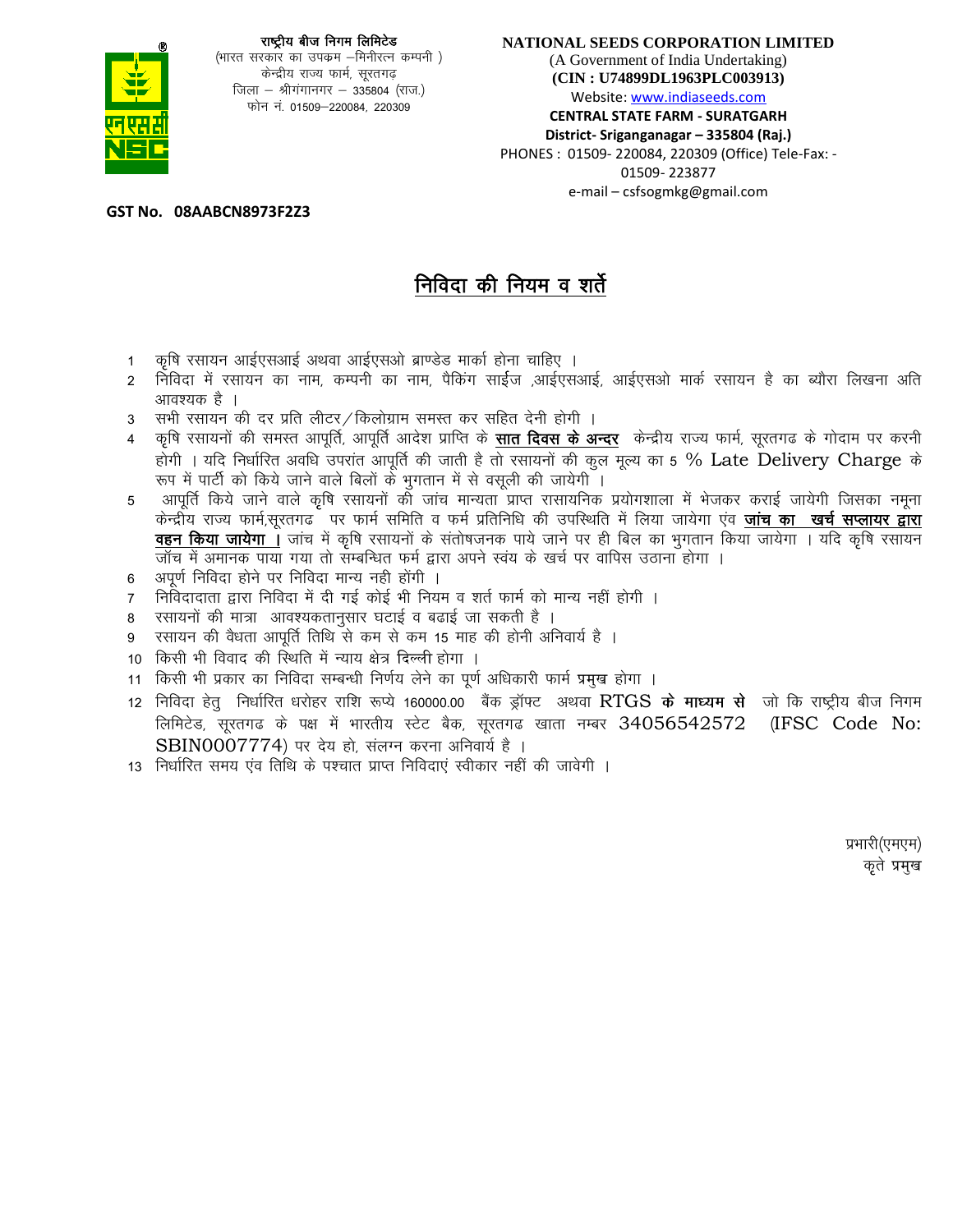

#### NATIONAL SEEDS CORPORATION LIMITED (A Government of India Undertaking) (CIN: U74899DL1963PLC003913) Website: www.indiaseeds.com **CENTRAL STATE FARM - SURATGARH** District- Sriganganagar - 335804 (Raj.) PHONES: 01509-220084, 220309 (Office) Tele-Fax: -01509-223877 e-mail - csfsogmkg@gmail.com

GST No. 08AABCN8973F2Z3

दिनाकः 09.06.2022

#### कमांकः सीएसएफ / एसओजी / 10–2 / विपणन / 2022–23 /

### ई–निविदा

पंजीकृत कृषि रसायन विक्रेताओं को सूचित किया जाता है कि केन्द्रीय राज्य फार्म, सूरतगढ को कृषि रसायनों की आवश्यकता है । यदि आप भी संलग्न सूची अनुसार वांछित कृषि रसायनों की आपूर्ति करना चाहते है तो रसायनों की दरे (समस्त कर सहित) आनलाईन, दो बिड प्रणाली (तकनीकी एव फाईनेशियल) के माध्यम से दिनांक 07.07.2022 को प्रातः 11.00 बजे तक ई–निविदा के माध्यम से उपलब्ध करवाये जो कि इसी दिन दिनांक 07.07.2022 को सुबह 12.00 बजे खोली जायेगी । निविदा हेतु निर्धारित धरोहर राशि रूप्ये 160000.00 बैंक ड्रॉफ्ट अथवा RTGS के माध्यम से जो कि राष्ट्रीय बीज निगम लिमिटेड, सूरतगढ के पक्ष में भारतीय स्टेट बैक, सूरतगढ खाता नम्बर 34056542572 (IFSC Code No: SBIN0007774) पर देय हो, संलग्न करना अनिवार्य है ।

> प्रभारी(एमएम) कृते प्रमुख

| <b>Particulars</b>                                                                 | <b>Details</b>                                                                          |
|------------------------------------------------------------------------------------|-----------------------------------------------------------------------------------------|
| Date of issue of NIT                                                               | 09.06.2022                                                                              |
| Tender Document Download Start Date/time<br>Tender Document Download End Date/time | 17.06.2022<br>9.30 AM<br>07.07.2022 11.00 AM                                            |
| Date and time for submission of online bid                                         | From 17.06.2022 9.30 AM<br>07.07.2022 11.00 AM<br>To                                    |
| Date and time of opening of Technical/Financial<br>Bid in Online mode at NSC, HQ.  | 07.07.2022 On 12:00 AM                                                                  |
| Tender Fee(To be deposited online/RTGS/NEFT)<br>Refer point no. 5 of T & C         | <b>NIL</b>                                                                              |
| <b>EMD (To be deposited online/RTGS/NEFT)</b>                                      | 1,60,000.00 Rs                                                                          |
| <b>Address for Communication</b>                                                   | Farm Head, Central State Farm, Suratgarh<br>National Seeds Corporation Ltd-335804       |
| Contact Person (with Phone No & E-Mail)                                            | Sh. Hari Singh 9829560882<br>Sh. Veer Singh 8949598268<br>e-mail ID csfsogmkg@gmail.com |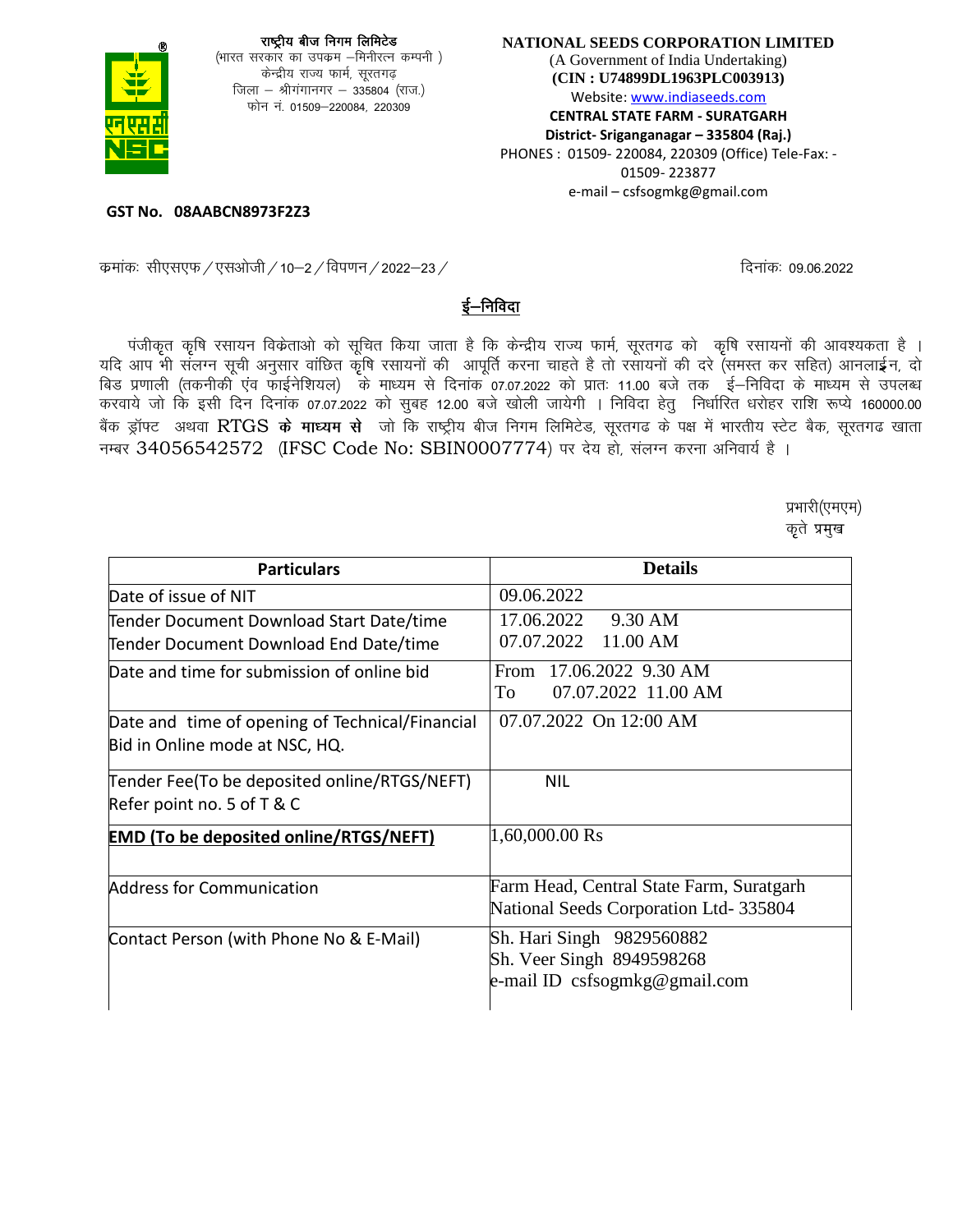#### राष्ट्रीय बीज निगम लिमिटेड



(भारत सरकार का उपक्रम –मिनीरत्न कम्पनी) केन्द्रीय राज्य फार्म, सूरतगढ़ जिला - श्रीगंगानगर - 335804 (राज.) फोन नं. 01509-220084, 220309

#### **NATIONAL SEEDS CORPORATION LIMITED**

(A Government of India Undertaking) **(CIN : U74899DL1963PLC003913)**

Website: www.indiaseeds.com

**CENTRAL STATE FARM - SURATGARH** 

**District- Sriganganagar – 335804 (Raj.)** PHONES : 01509- 220084, 220309 (Office) Tele-Fax: -

01509- 223877

e-mail – csfsogmkg@gmail.com

#### **GST No. 08AABCN8973F2Z3**

#### **List of Required Agrochemicals for E-Tender to be held on 07.07.2022**

| S.NO.                   | Name of Agrochemicals                                      | Unit | Required Qty. |
|-------------------------|------------------------------------------------------------|------|---------------|
| $\mathbf{1}$            | Acephate 75% SP                                            | Kg.  | 90.20         |
| $\overline{2}$          | ANAA 4.5 % SI.                                             | Ltr. | 10.00         |
| $\overline{3}$          | Beta cyfluthrin + Imidacloprid 300 OD (8.49 + 19.81 % W/W) | Ltr. | 10.20         |
| $\overline{4}$          | Bispyribac sodium 10% SC                                   | Ltr. | 37.61         |
| $\overline{\mathbf{5}}$ | Buprofezine 25 % SC                                        | Ltr. | 352.00        |
| 6                       | Carbendazim 50 % WP                                        | Кg   | 295.00        |
| $\overline{7}$          | Carbendazim 2% + Mancozeb 63 % WP (SAAF)                   | Кg   | 368.20        |
| 8                       | Chlorantraniliprole 0.4% GR                                | Кg   | 3744.20       |
| 9                       | Chlorpyriphose 20%EC                                       | Ltr. | 1077.20       |
| 10                      | <b>COC 50% WP</b>                                          | Kg   | 561.50        |
| 11                      | Deltamethrine 2.5% WP                                      | Кg   | 48.00         |
| 12                      | Flubendiamide 480 SC (39.35% W/W)                          | Ltr. | 49.00         |
| 13                      | Imazethapyr 35% + Imazamox 35% WG                          | Кg   | 52.00         |
| 14                      | Malathion 50% EC                                           | Ltr. | 881.00        |
| 15                      | Pretilachlor 50 EC                                         | Ltr. | 587.00        |
| 16                      | Profenophose 50% EC                                        | Ltr. | 660.00        |
| 17                      | Pyriproxyfen 10% EC                                        | Ltr. | 470.20        |
| 18                      | Quizalofop Ethyl 5% EC                                     | Ltr. | 100.00        |
| 19                      | Rutex (IBA)                                                | Кg   | 0.50          |
| 20                      | Steptrocyline                                              | Kg.  | 22.76         |
| 21                      | Tebuconazole 50% + Trifloxystrobin 25% W/W WG (75 WG)      | Kg.  | 270.20        |
| 22                      | Thiomethoxam 25% WP                                        | Кg   | 127.60        |
| 23                      | Wettble Sulphur 80% WDG                                    | Кg   | 10.00         |

I/We agree with all the terms and conditions as laid down by your Corporation.

Name & Signature of the tenderer with official stamp.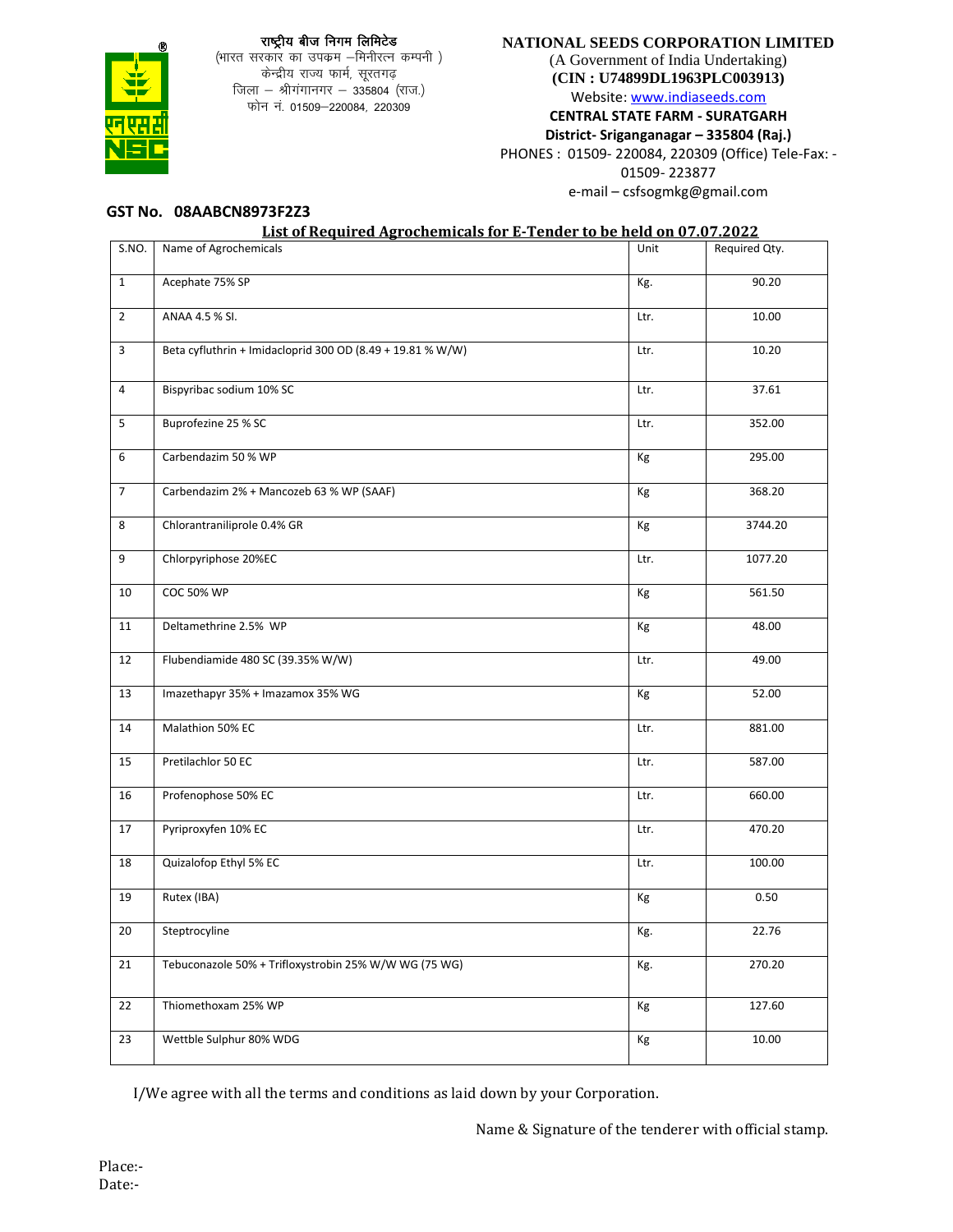

(भारत सरकार का उपक्रम –मिनीरत्न कम्पनी ) केन्द्रीय राज्य फार्म, सूरतगढ़ जिला – श्रीगंगानगर – 335804 (राज.) फोन नं. 01509-220084, 220309

#### **NATIONAL SEEDS CORPORATION LIMITED** (A Government of India Undertaking)

**(CIN : U74899DL1963PLC003913)** Website: www.indiaseeds.com **CENTRAL STATE FARM - SURATGARH District- Sriganganagar – 335804 (Raj.)** PHONES : 01509- 220084, 220309 (Office) Tele-Fax: - 01509- 223877

e-mail – csfsogmkg@gmail.com

**GST No. 08AABCN8973F2Z3**

## **TECHNICAL BID REQUIREMENT**

| ls. | <b>Particulars</b>                                                                  | <b>Details</b> |
|-----|-------------------------------------------------------------------------------------|----------------|
| No. |                                                                                     |                |
|     | Pesticide Licence photocopy                                                         |                |
| 2   | <b>GSTIN Registration &amp; Pan N. Copy</b>                                         |                |
| 3   | Registered Firm letter Head Copy                                                    |                |
|     | Previous two year Income-Tax Return Copy                                            |                |
| 5   | Distributor/Dealership Certificate of Concern Company                               |                |
| 6   | Affidavit regarding Non Black Listed of Firm by any<br>Corporation and Institute    |                |
|     | UTR Number, date and amount of EMD.                                                 |                |
| 8   | Authorization of competent authority to sign this tender<br>document (Enclose copy) |                |